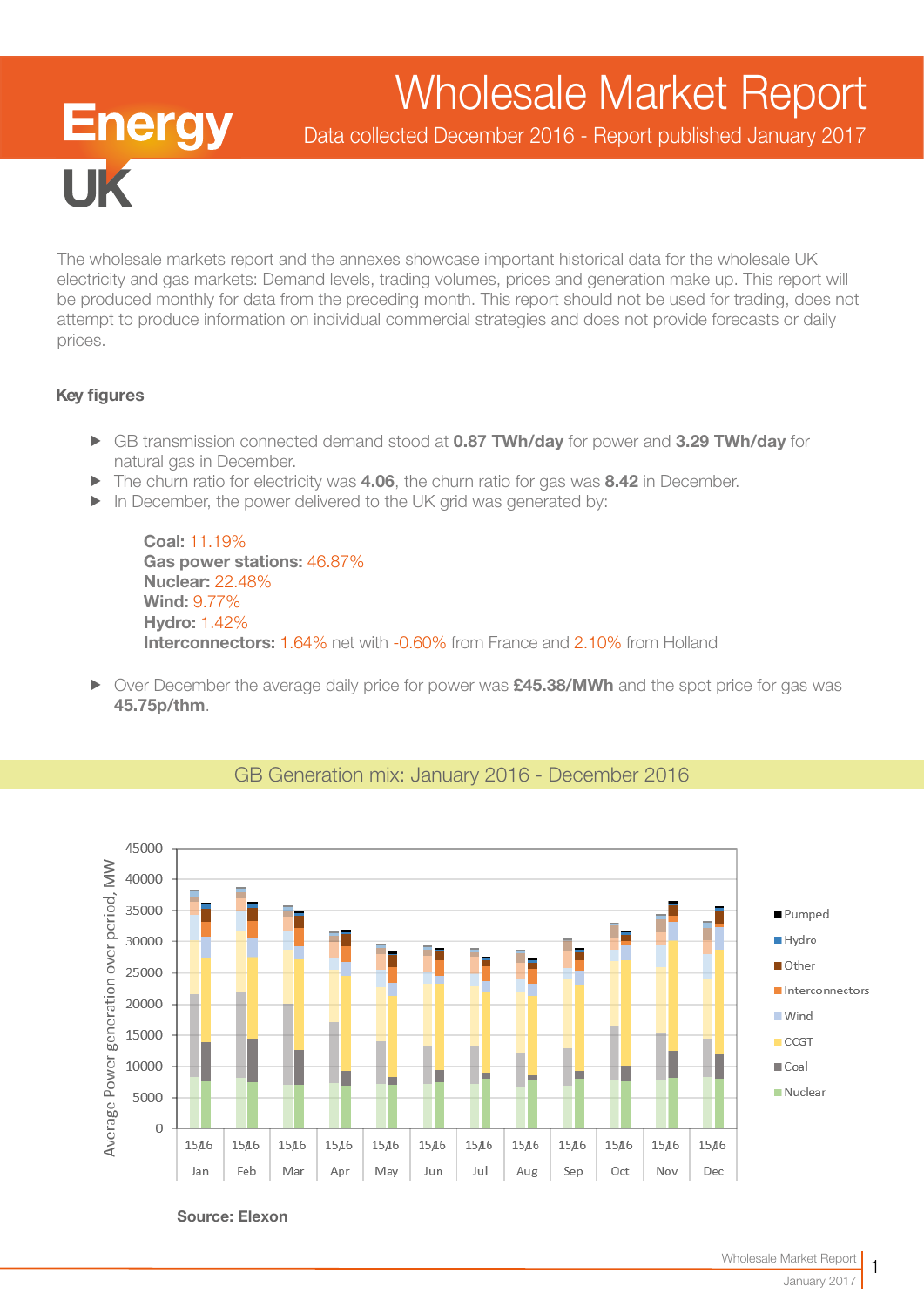## **Trading**

This graph shows the traded volumes of different types of contracts to deliver to the respective months set against demand.



### Total traded electricity delivered in last 3 months

Source: EDF & ICIS Heren



# Gas traded and delivered to Grid by delivery month

Source: National Grid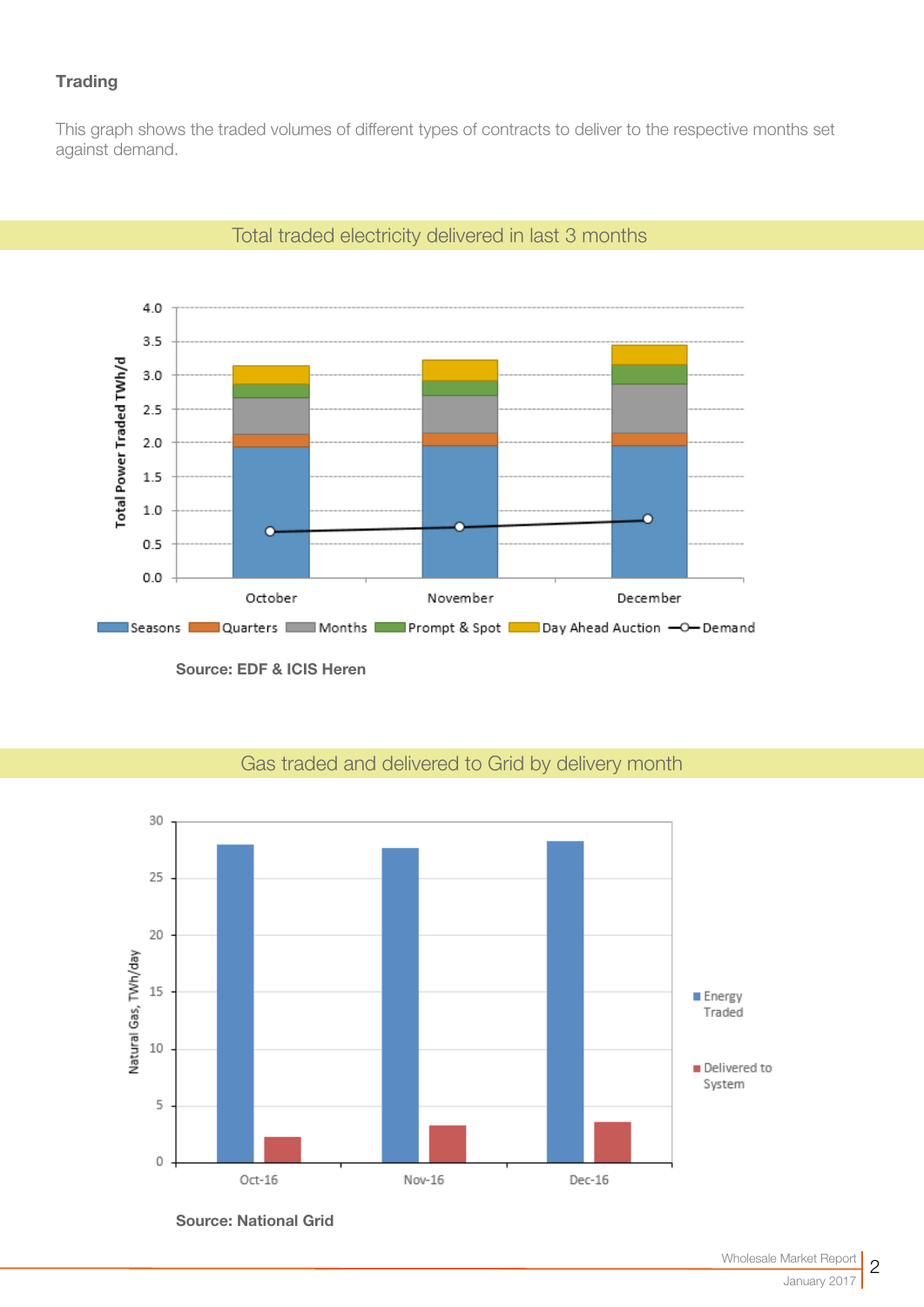#### **Pricing**

These graphs illustrate relative to delivery date the difference in price you would have paid purchasing power and gas at different times. They show the historical price movements of spot, month ahead (averaged monthly) and season one, two and four ahead contracts (averaged over a season) for the past two years. For example towards the end of 2014 long term seasonal products were generally more expensive than short term products, whereas towards the start of 2013 the opposite was the case.



#### Average wholesale baseload UK power prices by delivery date, £/MWh

Source: APX, ICE (Intercontinental Exchange)

#### Average gas prices traded and delivered to Grid by delivery date, p/Thm



Source: National Grid, ICE (Intercontinental Exchange)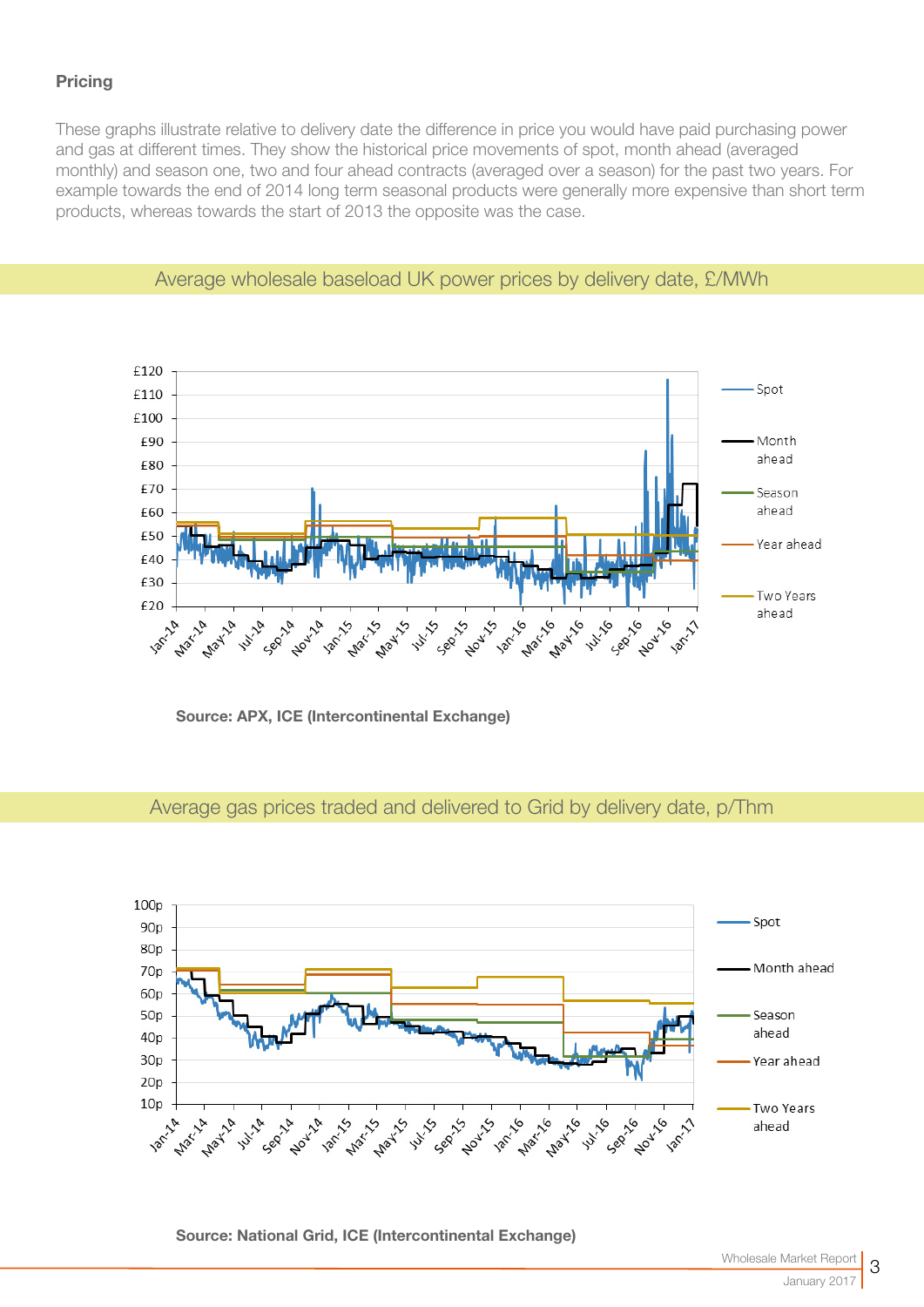**Baseload:** An amount of electric power delivered or required over a given period at a constant rate.

**BEIS:** Department for Business, Energy and Industrial Strategy.

**Churn ratio:** Here means the ratio for a specific time period between; volumes of trades to deliver on that period and; the total demand over that period. Typically volumes traded are over 10 to 20 times demand in the gas wholesale market, whereas for the electricity wholesale market the ratio is typically less than 4.

kWh: Kilowatt-hour, a unit of energy equal to delivering 1kW for an hour, which is commonly used for retail pricing.

LEBA: London Energy Brokers' Association. The members of LEBA facilitate bilateral trades between parties, termed Over the Counter (OTC) trades.

**Liquidity:** A liquid market is one where there are ready and willing buyers and sellers and where what is being bought and sold is easy to price and can trade without a significant price impact. Liquid markets are ones where there is a high turnover and where volumes traded are significant.

**LNG:** Liquefied Natural Gas. Natural gas is easier to transport in liquid form if a pipeline is not available as it requires less space.

**Month ahead:** Electricity traded for delivery in the next month

**National Grid:** A regulated company which operates the Electricity and Gas transmission systems.

**NBP (National Balancing Point):** The virtual hub at which all gas flows onto and out of the gas grid are set against.

**Season ahead:** trade for electricity delivered in a particular future season – summer or winter.

**Seasons:** There are two season for wholesale energy: Winter which runs from October to March and; Summer which runs from April to October.

**Thm:** Therm, a non-SI measurement of heat energy which companies use to measure their gas needs. Burning one therm of gas is approximately equivalent to releasing 29.3 KWh of energy (before heat loss).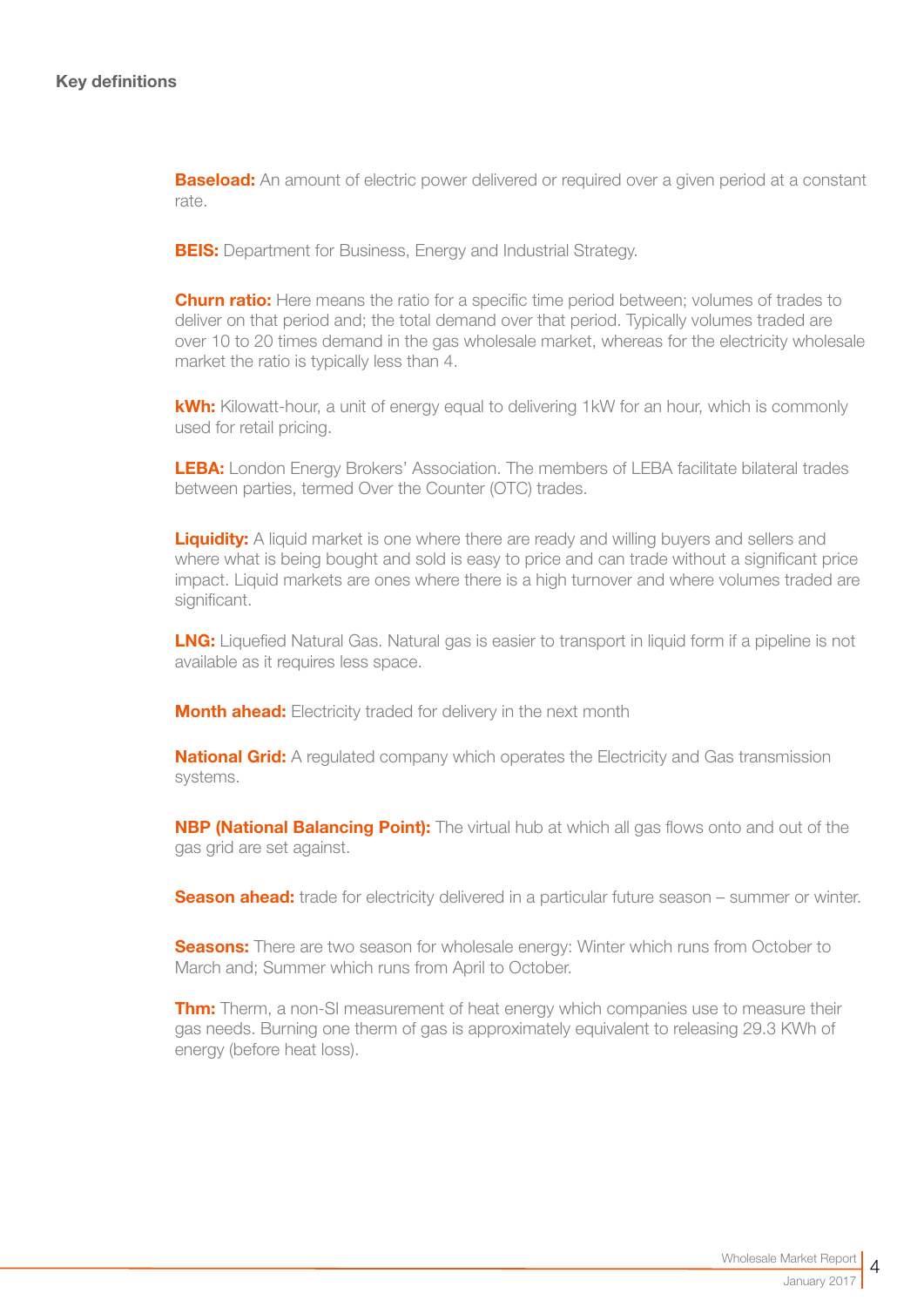#### Additional data on wholesale market activity can be found on the following links:

#### Supply and demand data

BM reports Market Index Data[: www.bmreports.com/bwh\\_Mid.htm](http://www.bmreports.com/bwh_Mid.htm)  Gridwatch[: www.gridwatch.templar.co.uk/index.php](http://www.gridwatch.templar.co.uk/index.php)

#### Prices data

Spot Exchange prices APX UK: [www.apxgroup.com/market-results/apx-power-uk/dashboard/](http://www.apxgroup.com/market-results/apx-power-uk/dashboard/ )  N2EX: [www.n2ex.com/marketdata](http://www.nordpoolspot.com/Market-data1/N2EX/) 

#### Forward exchange prices

NASDAQ: [www.nasdaqomx.com/commodities/markets/marketprices](http://www.nasdaqomx.com/commodities/markets/marketprices )  The ICE: [www.theice.com/marketdata/reports/ReportCenter.shtml#report/10](http://www.theice.com/marketdata/reports/ReportCenter.shtml#report/10 )

#### Over-the-Counter (OTC) prices

London Energy Brokers' Association (LEBA): [www.leba.org.uk/pages/index.cfm?page\\_id=41&title=uk\\_power\\_prompt](http://www.leba.org.uk/pages/index.cfm?page_id=41&title=uk_power_prompt 
) 

#### Price reporting agencies

ICIS Heren: [www.icis.com/heren](http://www.icis.com/heren)  Platts: [www.platts.com](http://www.platts.com/) Argus: [www.argusmedia.com/Power](http://www.argusmedia.com/Power)

Press Office 020 7747 2959

Energy UK Charles House 5 - 11 Regent Street London SW1Y 4LR

020 7930 9390 [www.energy-uk.org.uk](http://www.energy-uk.org.uk) [@energyukcomms](http://twitter.com/EnergyUKcomms)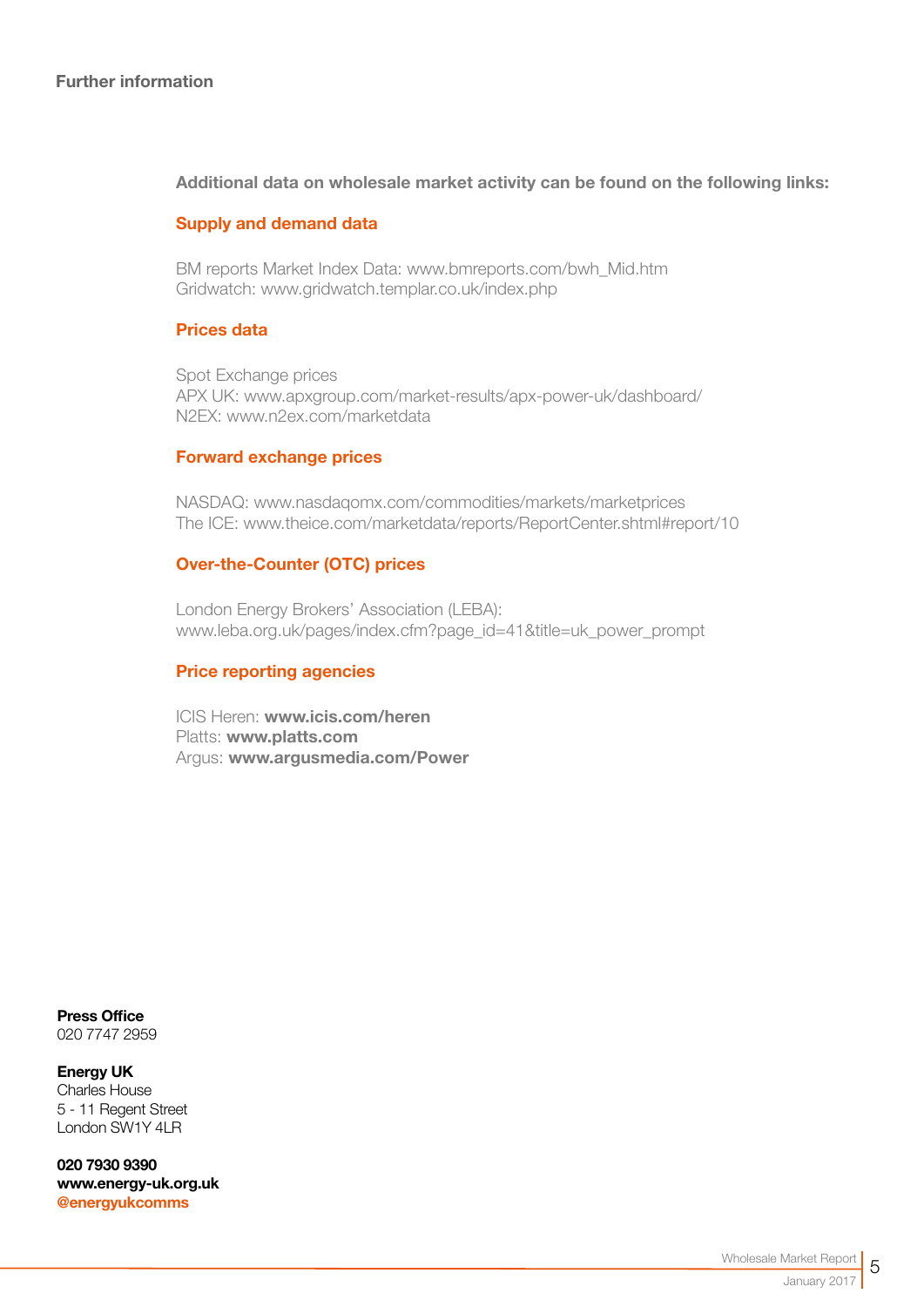# Wholesale Market Report Annex

#### Forward trading volumes

These graphs show the levels of liquidity in the forward power and gas market.



Source: EDF and ICIS Heren



Natural gas forward volumes traded by month, TWh

January 2017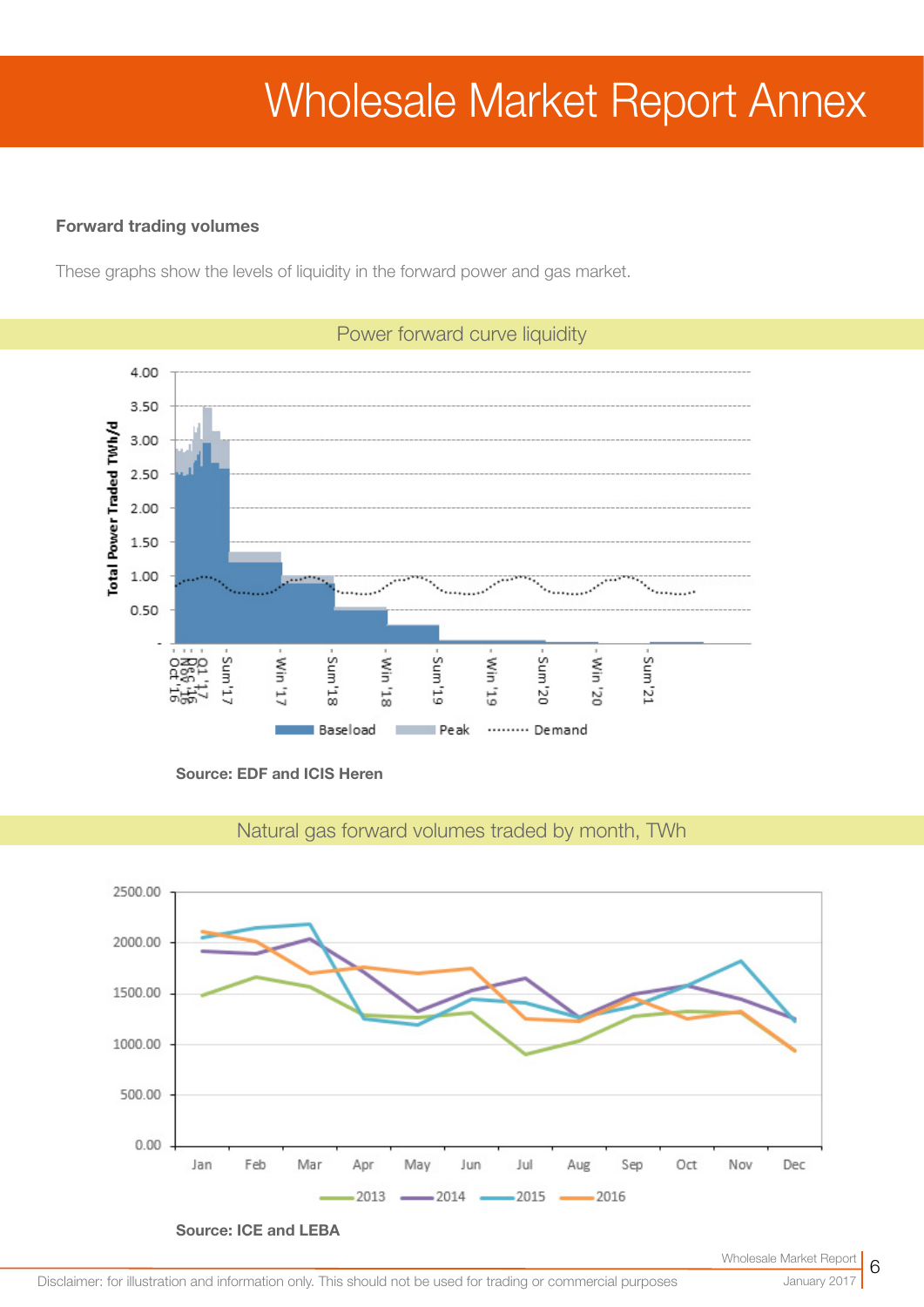In 2015, final consumption (excluding losses and energy industry own use) across the economy was 303 Terawatt hours (TWh), split into three groups:

#### Industrial: 92.35 TWh

#### Domestic: 108.16 TWh

#### Commercial premises, public administration, transport and agriculture: 102.24 TWh

In 2015 the UK produced 460.80 TWh of natural gas, imported 492.38 TWh and exported 161.57 TWh.

In 2015, 336.82 TWh of natural gas was imported by pipelines, of which 298.77 TWh came from Norway, 35.93 TWh from the Netherlands and 2.12 TWh from Belgium. Additionally 152.40 TWh of liquefied natural gas (LNG) was imported, of which the vast majority at 141.14 TWh came from Qatar.

Gas consumption was split by:

#### Domestic: 292.42 TWh

#### Industry: 94.47 TWh

#### Other uses such as non-energy uses, commercial and public: 103.43 TWh

#### Energy industry (mainly used as fuel to produce electricity): 296.06 TWh

The average domestic customer gas consumption in 2015 was 12,962 kilowatt hours (kWh) or 13,983 kWh adjusted for temperature; approximately sufficient\* to boil a kettle nearly 126,000 times.

The average electricity consumption per household in 2015 was 3,938 kilowatt hours (kWh) or 3,994 kWh adjusted for temperature; approximately equivalent to boiling a kettle 36,000 times.

\* One kilowatt hour is approximately enough to boil a kettle nine times

#### Source: DUKES 2016 and Energy Consumption in the UK 2016

7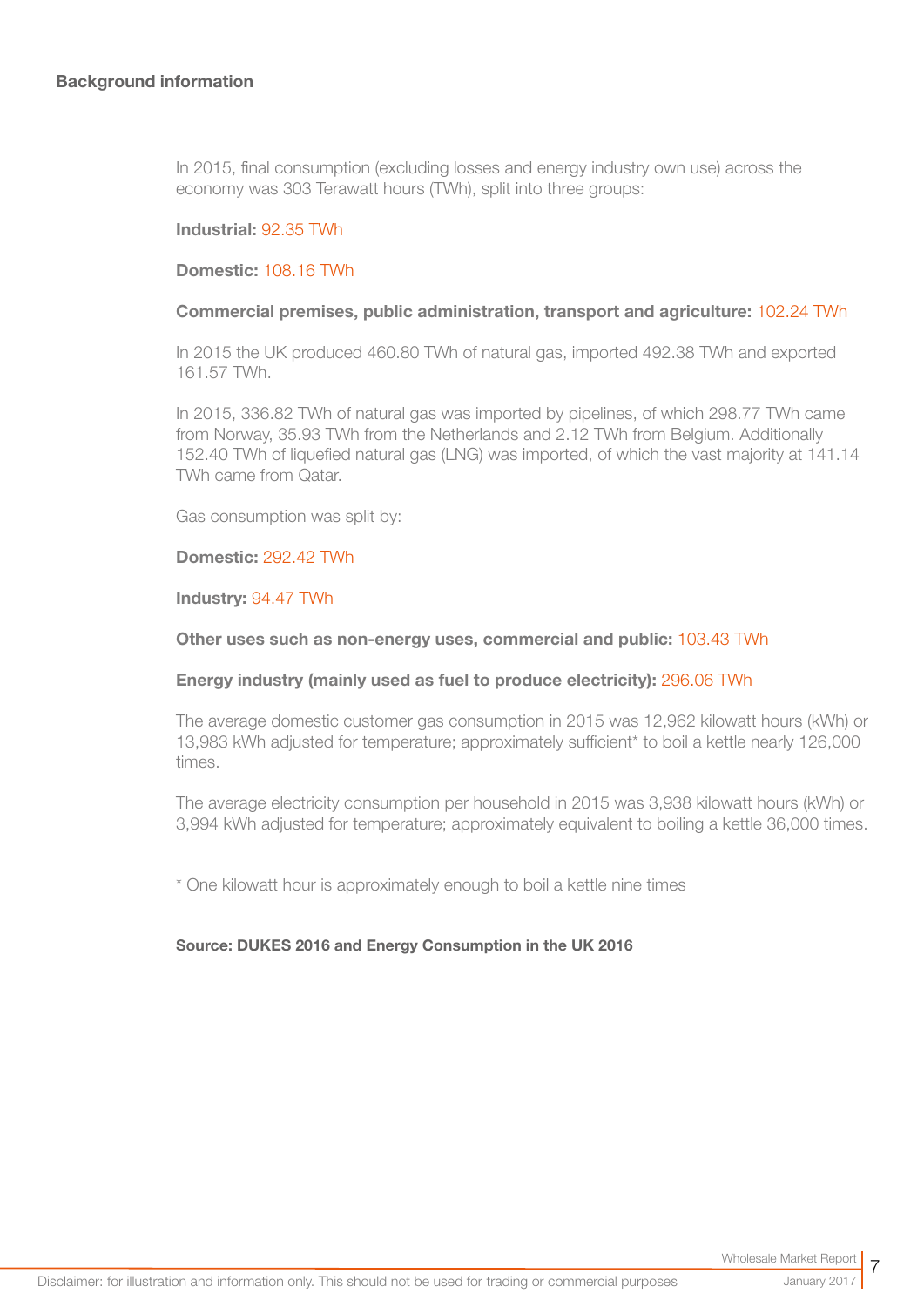#### Baseload power prices to deliver to the GB grid £/MWh

These graphs show the daily price of traded power contracts to deliver to the GB grid.

Baseload power day ahead auction

# Volume weighted average price, £/MWh



Source: APX

# Baseload power front month

## Volume weighted average price, £/MWh





8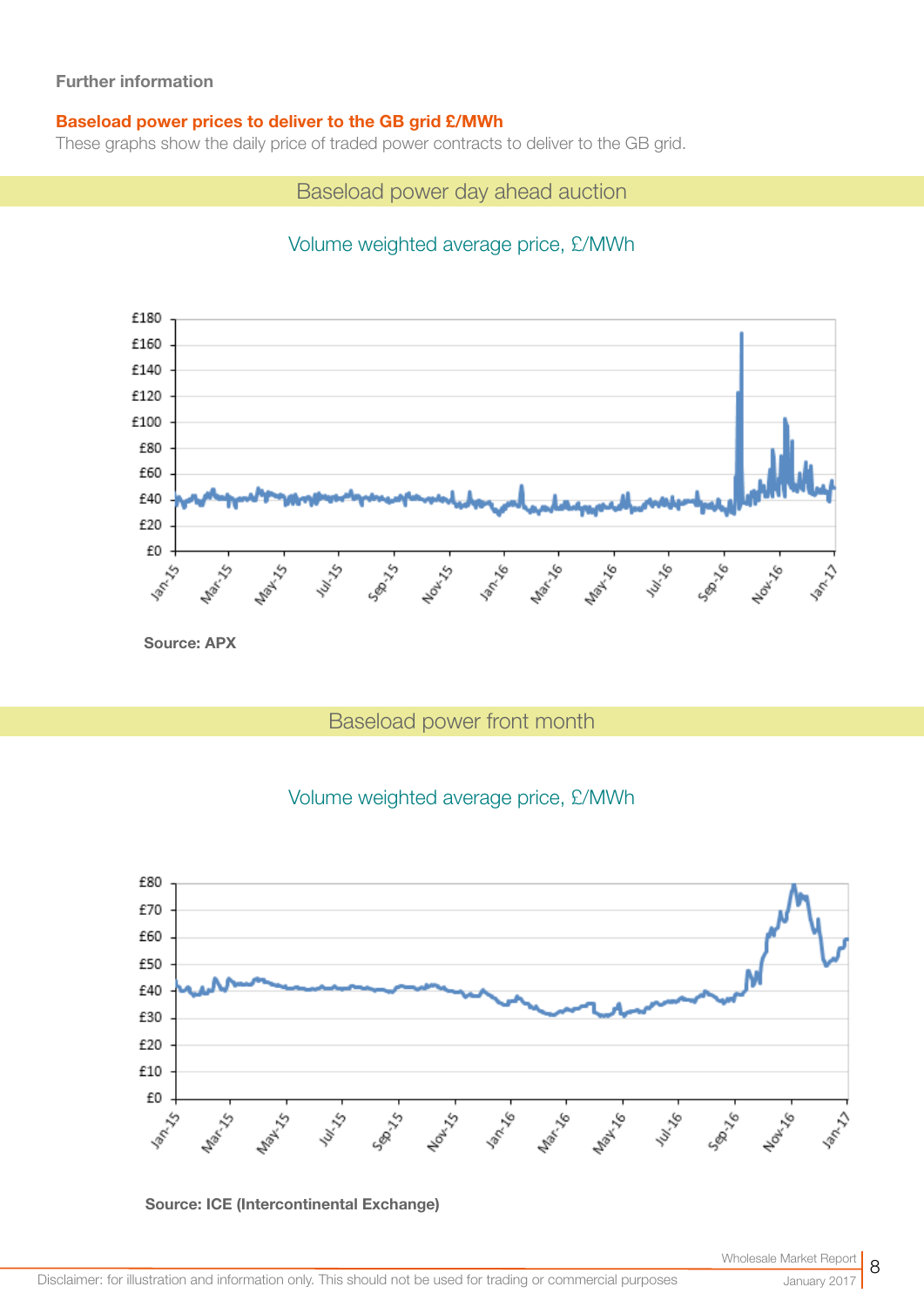# Baseload power front season



## Volume weighted average price, £/MWh

Source: ICE (Intercontinental Exchange)

# Baseload power season+2

## ICE settlement price, £/MWh

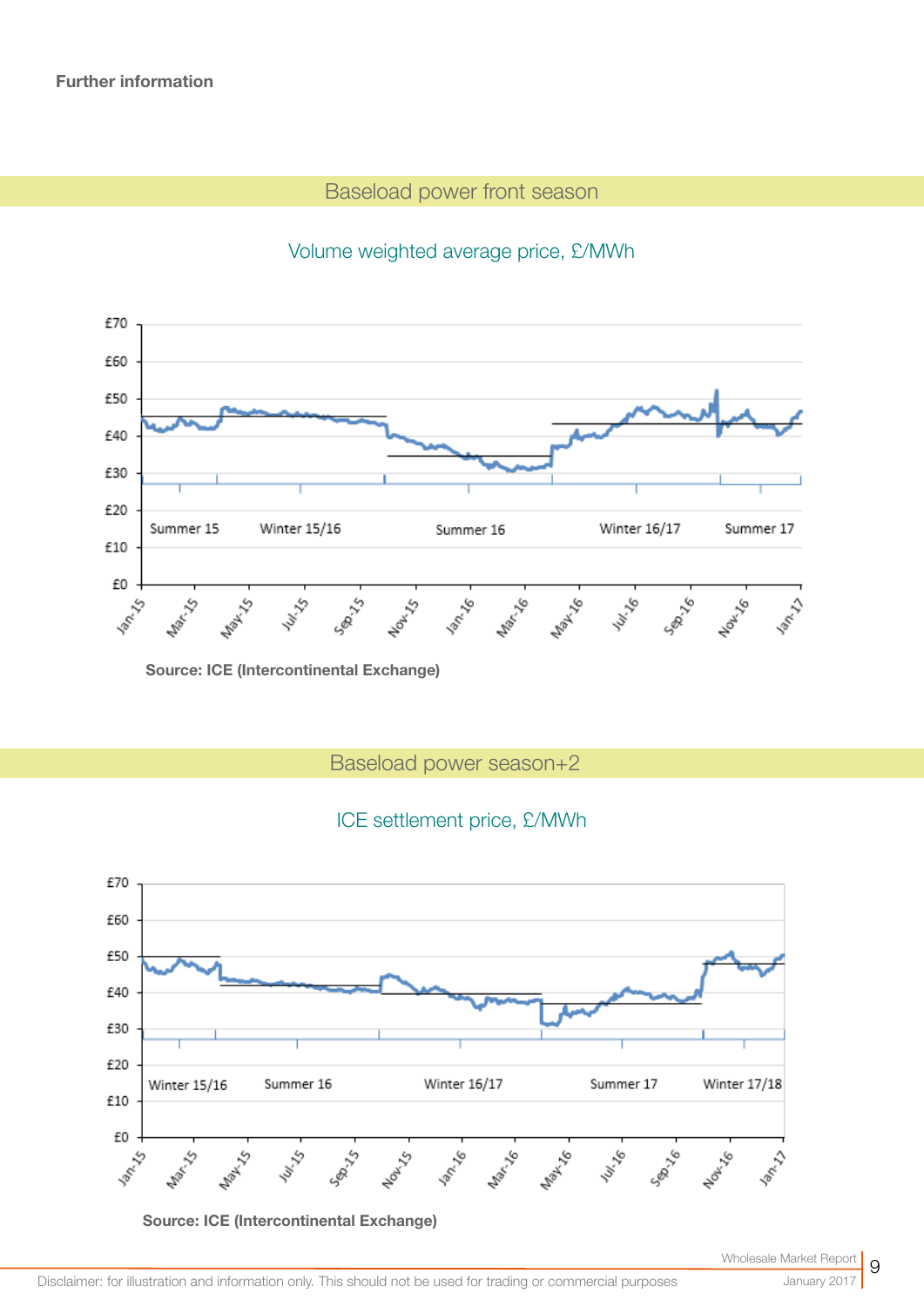## Baseload power season+3

# ICE settlement price, £/MWh



Source: ICE (Intercontinental Exchange)

Baseload power season+4



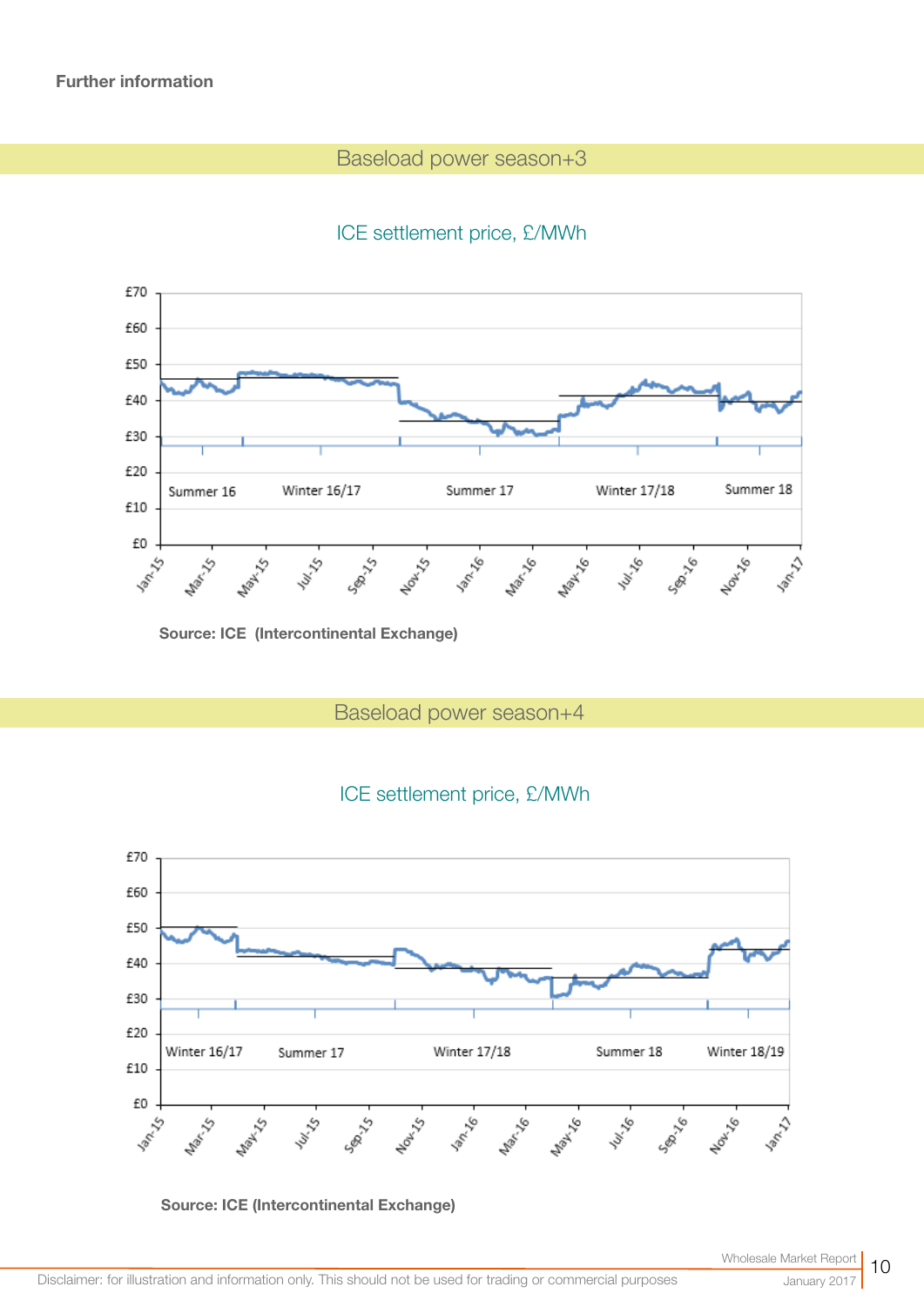#### Natural gas prices to deliver to the GB grid p/thm

These graphs show the daily price of traded gas contracts to deliver to the GB gas grid at NBP.

## Natural Gas system average daily price



# Volume weighted average price, p/thm

Source: National Grid

Natural gas front month

# ICE settlement price, p/thm

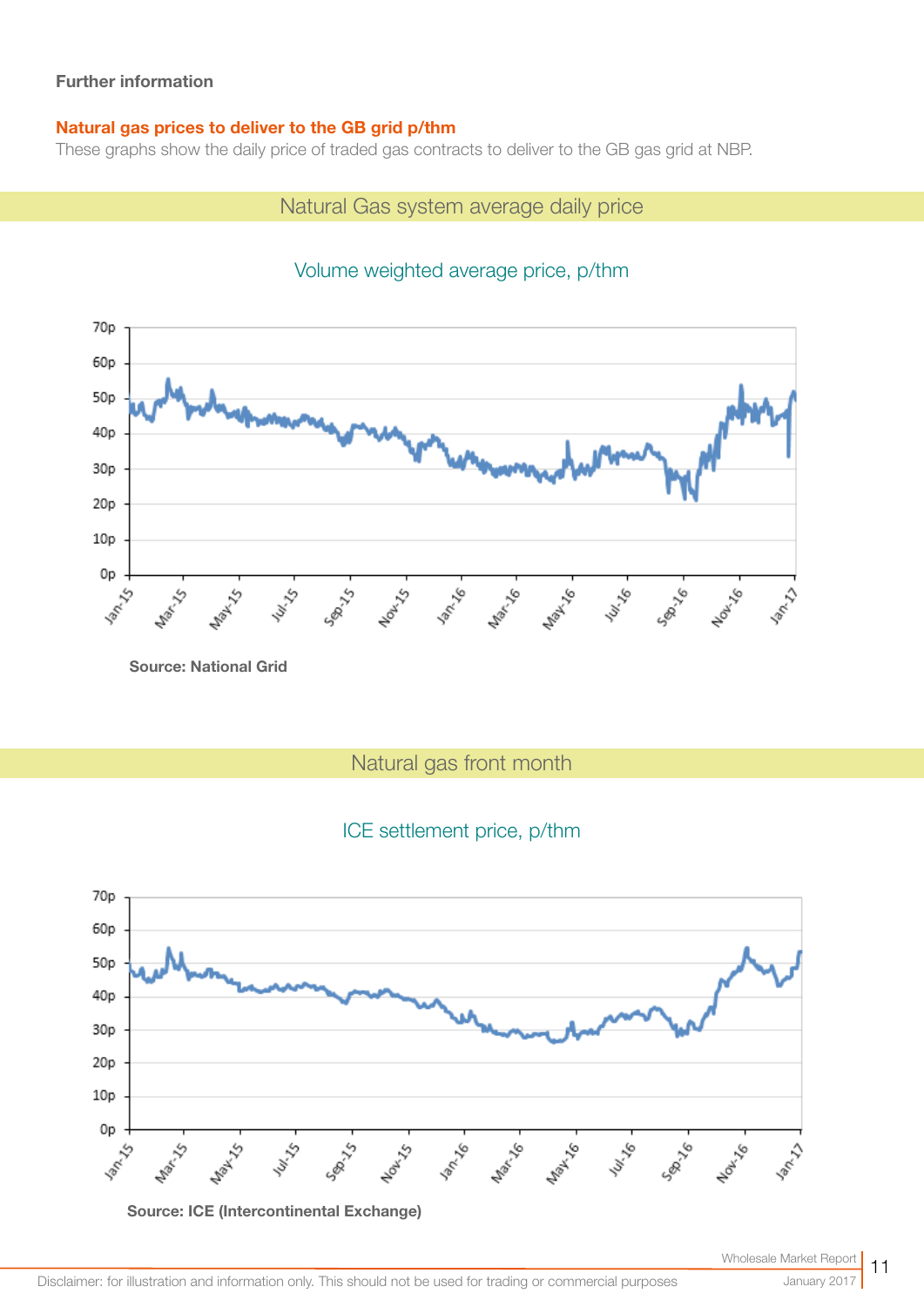# Natural gas season+1





Source: ICE (Intercontinental Exchange)

Natural gas season+2